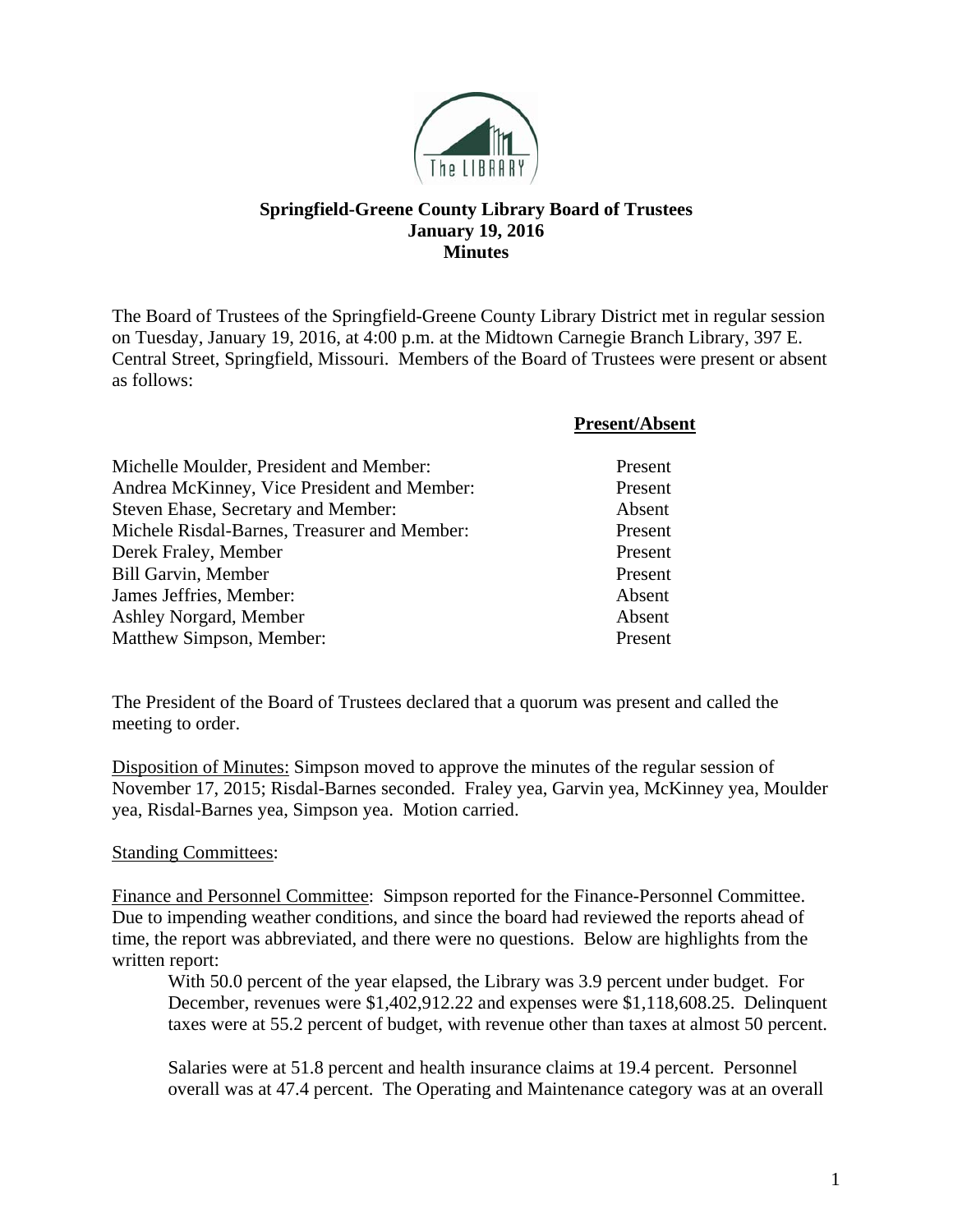35.0 percent, and the Charges and Services category was at 56.5 percent, making operating expenses overall at 46.5 percent. On the balance sheet, the investment values and the capital assets have been adjusted for the June 30, 2015 audit figures. Discretionary budget spending will increase in coming months.

Buildings and Grounds Committee: Garvin reported for the Buildings and Grounds Committee.

- Roof leaks during heavy December rains caused minimal damage at the Library Center, and pinhole leaks were located and repaired under warranty.
- The Library Station had repairs to small leaks at the gift shop and break room.
- At the Ash Grove Branch Library, a cyber bar was added.
- The Midtown Carnegie Branch Library computer furniture was being refinished by the Buildings and Grounds Department.
- The Strafford Branch Library new lease agreement was signed.
- The Brentwood Branch Library will close for renovation on April 16 at 6:00 p.m., with the community room still in use through April 30. The temporary branch location will open the first week in May, 2016. Fraley was asked for details about the alternate site, and he indicated it was 2700 square feet, rent free. The Library will be responsible for utilities. The lease term will be 12 months.

## Report of the Director:

Due to impending weather conditions, the written Director's Report was referenced in the meeting but not presented aloud. Points from the written report were the following:

- The Library District was awarded a \$19,995 grant to fund the Summer Reading To Go program. This is the 11th year that the Library has received state funding for this program, which typically reaches over 10,000 participants at 125 sites through the Outreach Department.
- The Library's Stories for Life program received a \$5,000 grant from the Greene County Senior Citizens' Services Fund to develop branded thematic kits to be used by program volunteers offering Stories for Life sessions at Greene County care facilities. Kits will also be cataloged and available for checkout by family, friends and caregivers of individuals diagnosed with Alzheimer's or related dementia.
- When the Brentwood Branch building closes on April 16, staff will be reassigned throughout the district during the 6 - 9 months that the new Brentwood is under construction. A few staff will work in the temporary space offering limited service. The rest will do special projects in various departments, supplementing summer reading programs, helping in areas where additional staff hours are needed, completing staff rotations and filling in for unexpected needs that arise. In addition to providing those services, Brentwood staff will have the opportunity to learn how other departments work and potentially learn additional skills. The staff will move back to the new Brentwood Branch a few weeks before the branch reopens. Associate Director Jim Schmidt and Cooper were negotiating the contract with Morelock-Ross Builders.
- The Library purchased a new maintenance van to replace the 1998 Ford van that was in poor condition for \$479.50 under the amount budgeted for the replacement in the Discretionary One-Time Expenditure budget.